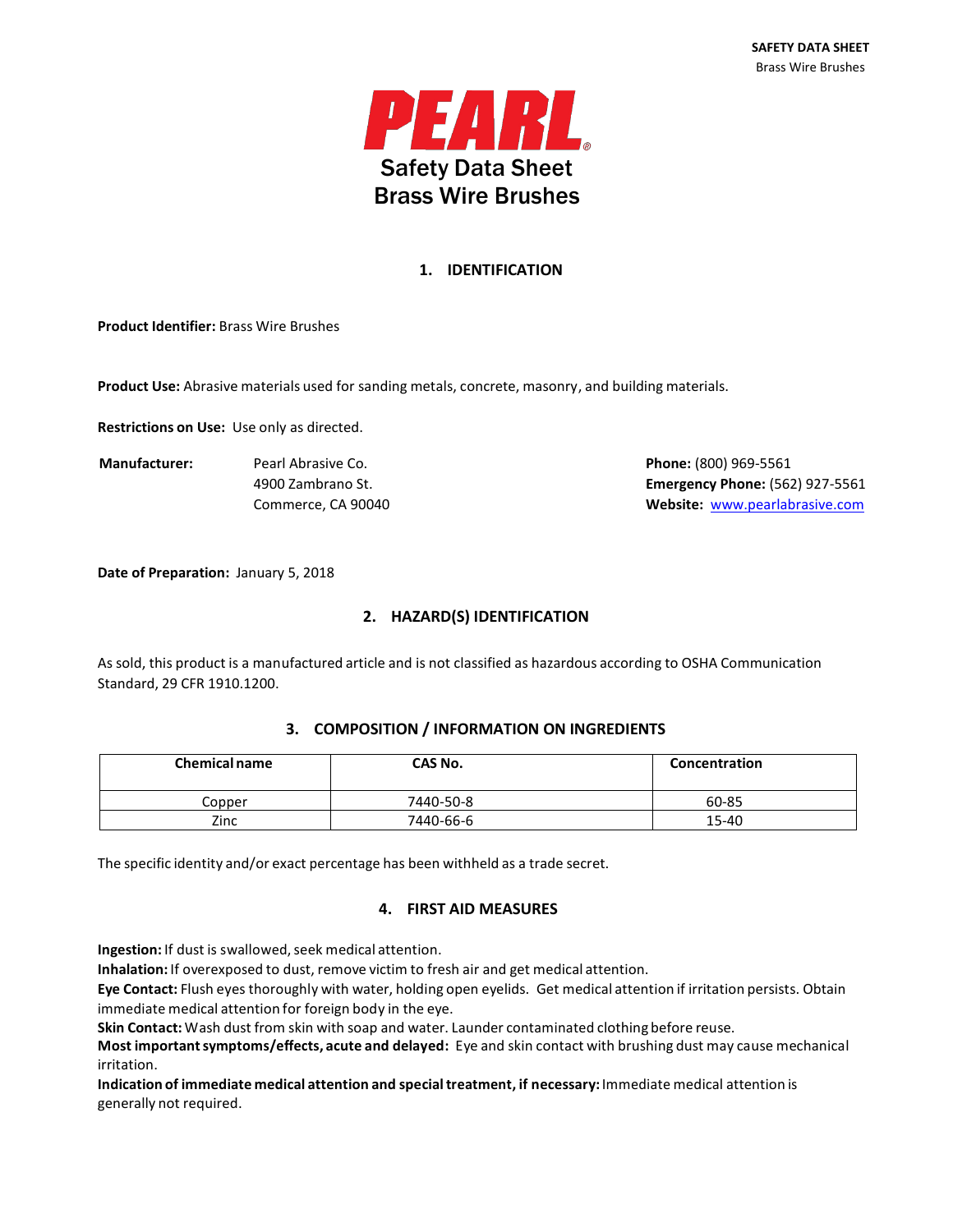

### **5. FIRE FIGHTING MEASURES**

**Suitable (and unsuitable) extinguishing media:** Use any media that is appropriate for the surrounding fire.

**Specific hazards arising from the chemical:** This product is not combustible, however, consideration must be given to the potential fire or explosion hazards from the base material being processed. Many materials create flammable or explosive dusts or turnings when machined or ground.

**Special protective equipment and precautionsfor fire-fighters:** Firefightersshould wear full emergency equipment and NIOSH approved positive pressure self-contained breathing apparatus.

### **6. ACCIDENTAL RELEASE MEASURES**

**Personal precautions, protective equipment, and emergency procedures:** Wear appropriate protective clothing as needed to avoid eye contact and inhalation of dust.

**Environmental precautions:** Avoid release into the environment. Reportreleases as required by local, state and federal authorities.

**Methods and materialsfor containment and cleaning up:** Pick up, sweep up or vacuum and place in a container for disposal. Minimize generation of dust.

### **7. HANDLING AND STORAGE**

**Precautionsfor safe handling:** Use only with adequate ventilation. Avoid breathing dust. Wash thoroughly after handling and use, especially before eating, drinking or smoking. Consider potential exposure to components of the base materials or coatings being brushed, machined or ground. Refer to OSHA's substance specific standards for additional work practice requirements where applicable.

In normal power brushing operations, the material being removed will fly off the brush with considerable force along with the brush filaments, which break off due to fatigue. The potentialfor seriousinjury existsfor both the operator and othersin the work area (possibly 50 feet or more from the brush). To protect against this hazard, before rotating the brush, during rotation and until the rotation stops, all personsin the area must wear safety goggles or full face shields over safety glasses with side shields, along with appropriate protective clothing.

**Conditionsfor safe storage, including any incompatibilities:** Store in a dry location.

### **8. EXPOSURE CONTROLS / PERSONAL PROTECTION**

#### **Exposure Guidelines:**

| Copper               | 1 mg/m <sup>3</sup> TWA ACGIH TLV<br>1 mg/m <sup>3</sup> TWA OSHA PEL                                                                                                      |
|----------------------|----------------------------------------------------------------------------------------------------------------------------------------------------------------------------|
| Zinc (as zinc oxide) | 5 mg/m <sup>3</sup> TWA (respirable), 15 mg/m <sup>3</sup> (total dust) OSHA PEL<br>2 mg/m <sup>3</sup> TWA (respirable), 10 mg/m <sup>3</sup> (respirable) STEL ACGIH TLV |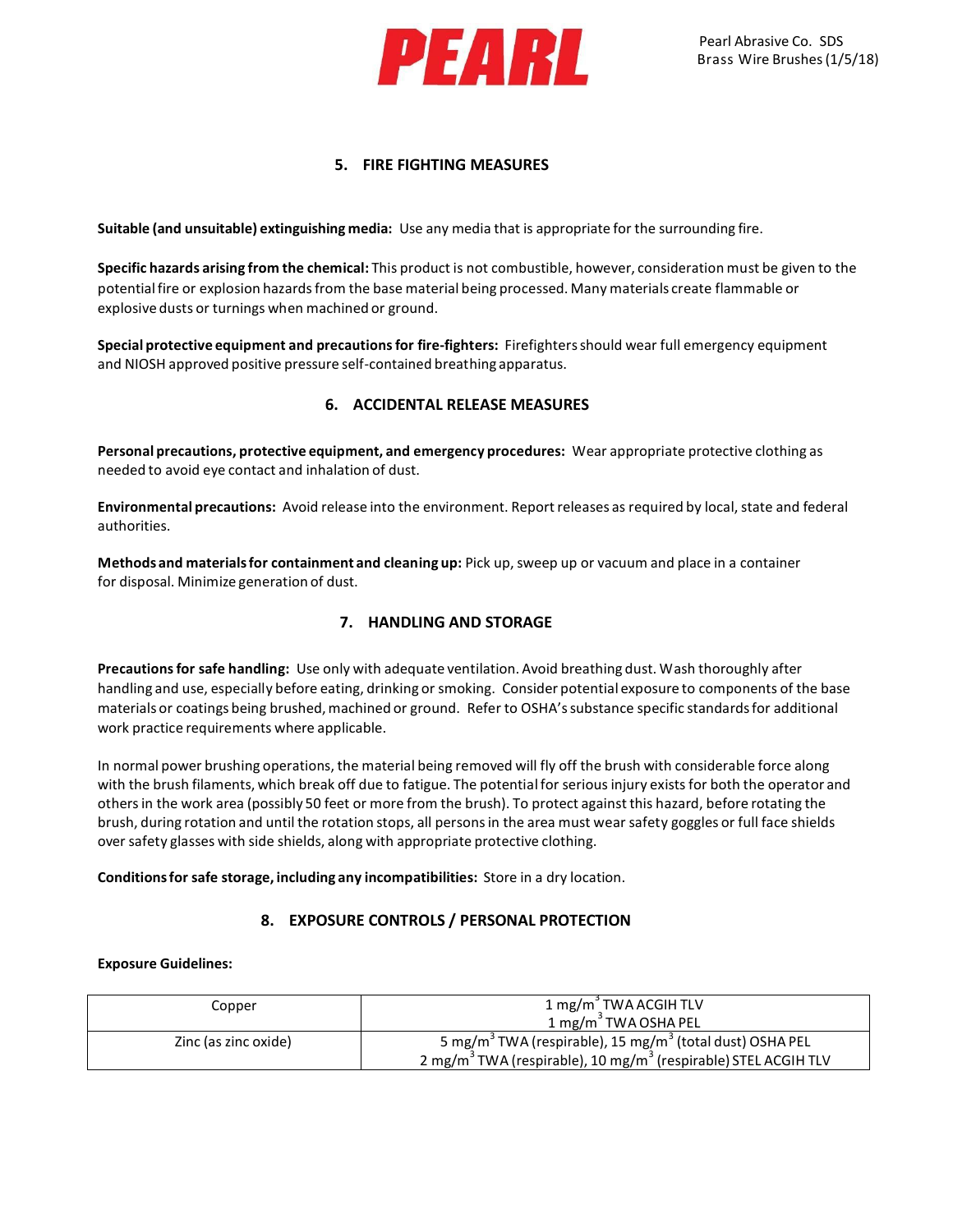

Note: Consider also components of base materials and coatings being sanded.

**Appropriate engineering controls:** Use local exhaust or general ventilation as required to minimize exposure to dust and maintain the concentration of contaminants below occupational applicable limits.

#### **Individual protection measures,such as personal protective equipment:**

**Respiratory protection:**Use NIOSH approved respiratorif exposure limits are exceeded or where dust exposures are excessive. Consider the potential for exposure to components of the coatings or base material being ground in selecting proper respiratory protection. Refer to OSHA'sspecific standardsfor lead, cadmium, etc. where appropriate. Selection of respiratory protection depends on the contaminant type, form and concentration. Select and use respiratorsin accordance with OSHA 1910.134 and good industrial hygiene practice. **Skin protection:** Cloth or leather gloves recommended.

**Eye protection:** Safety goggles or face shield oversafety glasses with side shields.

**Other:** Protective clothing as needed to prevent contamination of personal clothing. Hearing protectionmay be required.

## **9. PHYSICAL AND CHEMICAL PROPERTIES**

**Appearance (physicalstate, color, etc.):** Metal brushes **Odor:** No Odor

| Odor threshold: Not applicable               | <b>pH:</b> Not applicable                 |  |
|----------------------------------------------|-------------------------------------------|--|
| Melting point/freezing point: Not applicable | <b>Boiling Point: Not applicable</b>      |  |
| Flash point: Non-Combustible                 | Evaporation rate: Not applicable          |  |
| Flammability (solid, gas): Not applicable    |                                           |  |
| Flammable limits: LEL: Not applicable        | <b>UEL:</b> Not applicable                |  |
| Vapor pressure: Not applicable               | Vapor density:                            |  |
| Relative density: Not applicable             | Solubility(ies): Not soluble              |  |
| Partition coefficient: n-octanol/water: Not  | Auto-ignition temperature: Not applicable |  |
| applicable                                   |                                           |  |
| Decomposition temperature: Not applicable    | Viscosity: Not applicable                 |  |

## **10. STABILITY AND REACTIVITY**

**Reactivity:**Not reactive

**Chemicalstability:** Stable

**Possibility of hazardousreactions:** None known.

**Conditionsto avoid:** None known

**Incompatible materials:**None known

**Hazardous decomposition products:** Dust from grinding or brushing could contain ingredientslisted in Section 3 and other, potentially more hazardous components of the base material being ground or brushed or coatings applied to the base material.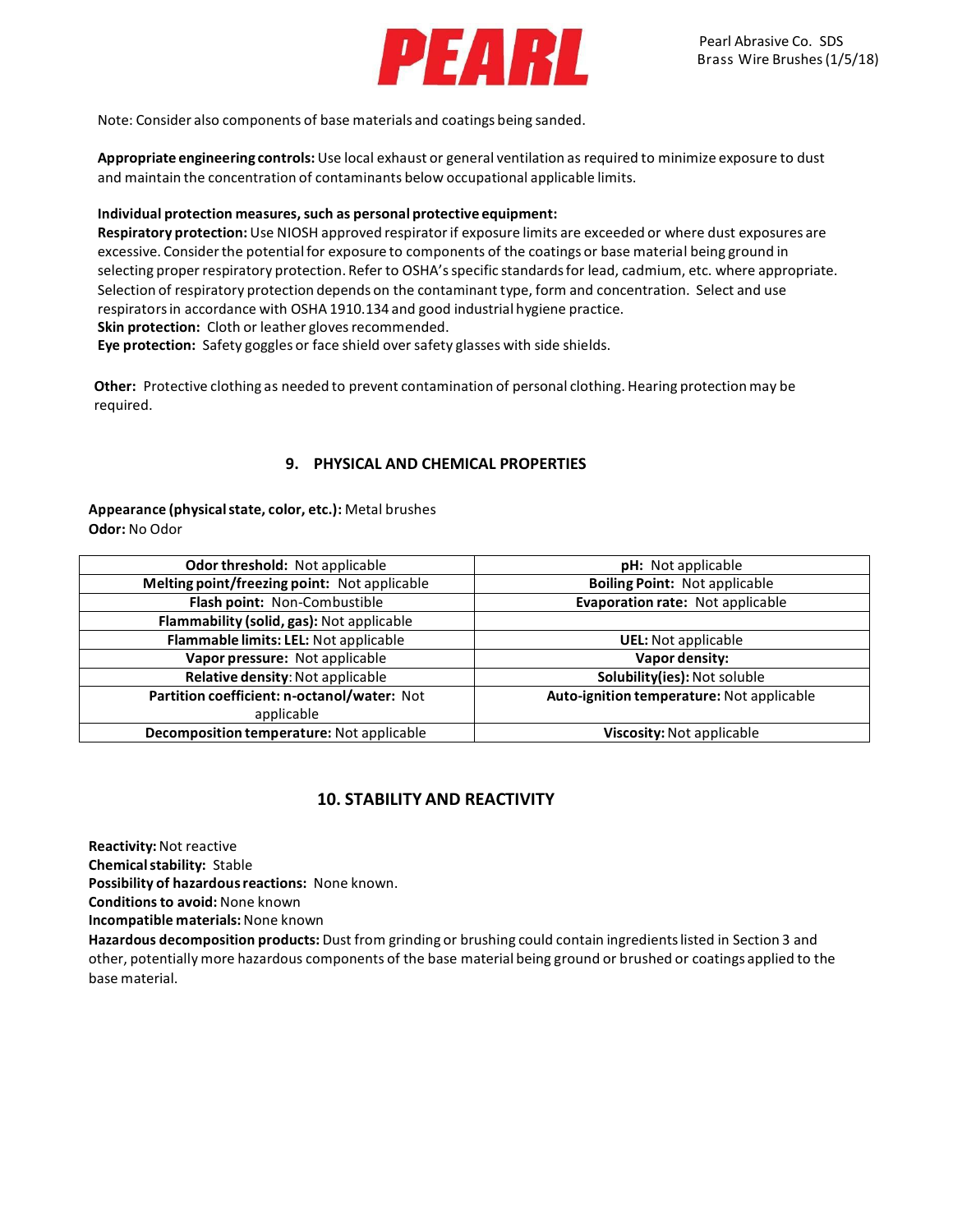

### **11. TOXICOLOGICAL INFORMATION**

**Routes of exposure:**

**Ingestion:** None expected under normal use conditions. Swallowing large pieces may cause obstruction of the gastrointestinal tract.

**Inhalation:** Dust may cause respiratory irritation.

**Eye:** Dust may cause eye irritation. Dust particles or filings may cause abrasive injury to the eyes.

**Skin**: None expected under normal use conditions. Rubbing brush acrossthe skin may cause mechanical irritation or abrasions.

**Sensitization:** This material is not known to cause sensitization.

**Chronic:** Long-term overexposure to dust may cause lung damage (fibrosis) with symptoms of coughing, shortness of breath and diminished breathing capacity. Chronic effects may be aggravated by smoking. Prolonged exposure to elevated noise levels during operationsmay affect hearing. Prolonged absorption of copper may cause adverse effects on the liver, kidneys and blood along with discoloration of hair and skin. Absorption of copper is not expected in the normal use of this product. A greater hazard, in most cases, is the exposure to the dust/fumes from the material or paint/coatings being ground or brushed. Most of the dust generated during grinding and brushing is from the base material being processed and the potential hazard from this exposure must be evaluated.

**Carcinogenicity:** None of the components are listed as a carcinogen or potential carcinogen by OSHA, NTP or IARC.

**Numerical measuresof toxicity**: This product and its components are not acutely toxic.

## **12. ECOLOGICAL INFORMATION**

**Ecotoxicity:** No data available. **Persistence and degradability:** Biodegradation is not applicable to inorganic compounds. **Bioaccumulative potential:** No data available **Mobility in soil:** No data available. **Other adverse effects:** No data available.

### **13. DISPOSAL CONSIDERATIONS**

Dispose in accordance with all applicable local, state/provincial and federal regulations. Local regulations may be more stringent than regional and nationalrequirements. It is the responsibility of the waste generatorto determine the toxicity and physical characteristics of the materialto determine the proper waste identification and disposal in compliancewith applicable regulations.

### **14. TRANSPORT INFORMATION**

|            | <b>UN Number</b> | Proper shipping name | Hazard<br><b>Class</b> | <b>Packing</b><br>Group | Environmental<br>Hazard |
|------------|------------------|----------------------|------------------------|-------------------------|-------------------------|
| <b>DOT</b> | None             | Not Regulated        | None                   | None                    |                         |
| TDG        | None             | Not Regulated        | None                   | None                    |                         |

**Transportin bulk (according to Annex II of MARPOL 73/78 and the IBC Code):** Not applicable – product is transported only in packaged form.

**Special precautions:** None identified.

.